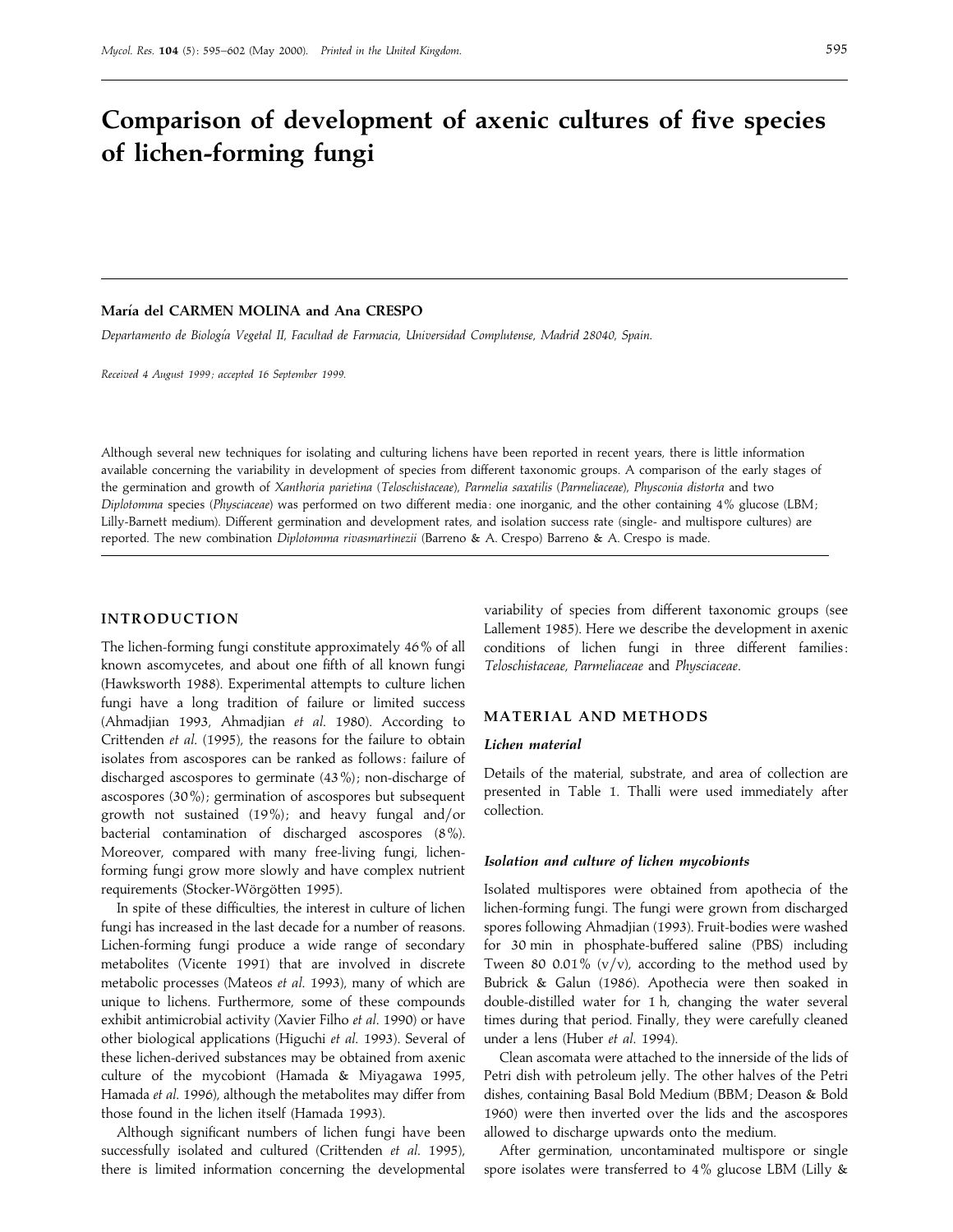**Table 1.** Plant material, substrate and area of collection

|                            | Substrate         | Area                     | Date           |
|----------------------------|-------------------|--------------------------|----------------|
| Xanthoria parietina        | Populus sp.       | Castillodel Olmo, Toledo | October 1998   |
| Physconia distorta         | Quercus pyrenaica | El Escorial, Madrid      | November 1998  |
| Diplotomma epipolium       | Calciferous rock  | Villalazán, Zamora       | September 1998 |
| Diplotomma rivasmartinezii | Gypsiferous rock  | Morata, Madrid           | February 1999  |
| Parmelia saxatilis         | Granite           | Arganda del Rey, Madrid  | April 1999     |



**Figs 1–3.** Germination of *Xanthoria parietina* grown in axenic conditions. **Fig. 1.** Bipolar, naked ascospore after germination. **Fig. 2.** Ascospore group contained lipid drops after germination (arrows). **Fig. 3.** Eight ascospore group after 5 d on inorganic medium (BBM).  $Bars = 15 \mu m$ .

Barnett 1951) modified by Lallemant (1985). Cultures were incubated at 18–20 °C in the dark. Periodically, mycobionts were examined using a Leitz DMR light microscope. For photography, an automatic ring flash system was fixed to the camera lens.

## **RESULTS**

### *Xanthoria parietina*

This species produced a large quantity of bipolar, naked ascospores (Figs 1–3), which were ejected upwards onto the surface of the medium during the first 8 h. After 3 days germination was observed, generally in groups of eight ascospores. These spores contained lipid drops that were visible during the initial developmental stages (Figs 2–3). However, a weak and superficial radial mycelium developed if the fungus was maintained on the inorganic medium for 1 mo

(Fig. 4). When the fungus was transferred to 4% glucose LBM 15 days after germination, the diameter of the hyphae was greater than that of those grown on inorganic medium (Fig. 5). Moreover, an increase in lipid concentration was observed. In this case, the radial development rate was 8.3 mm mo<sup>-1</sup>. The anatomical structure after three months was according to Lallemant's (1985) observations, but the development rate was slower in our cultures.

#### *Physconia distorta*

Apothecia ejected subglobular and uniseptate spores upwards ; these had a brown external ornamented capsule (Fig. 6) that was eliminated after germination. Occasionally, the capsules were observed broken on the mycelium (Figs 7 and 10). In general, meiotic products that appeared after sporulation in BBM were detected as groups of 2–3 spores or as isolated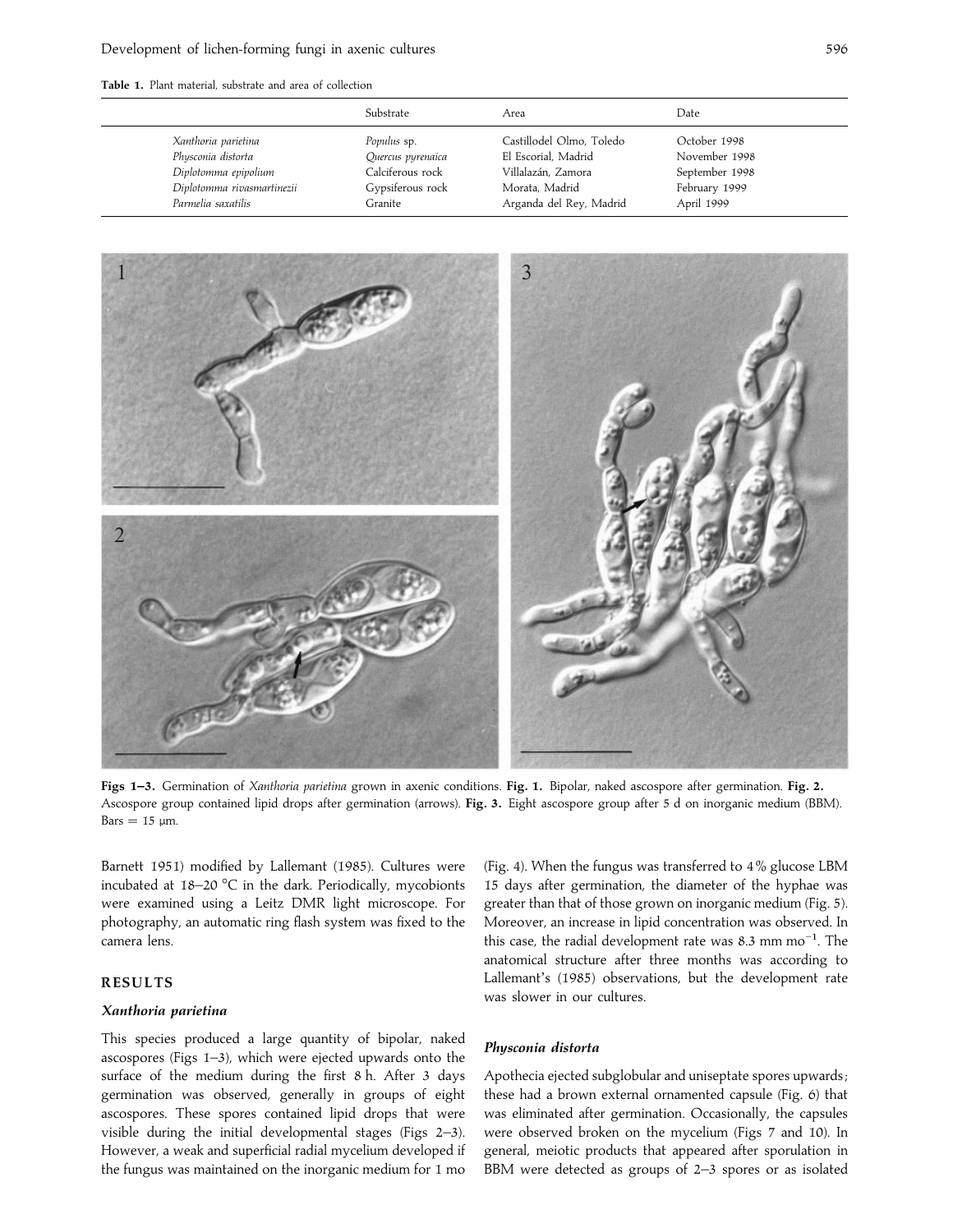

**Figs 4–5.** Development stages of *Xanthoria parietina*. **Fig. 4.** Detail of fungus grown on BBM for 1 mo. **Fig. 5.** On 4% glucose LBM 15 d after germination. Arrows show lipid drops. Bars = 15  $\mu$ m.

spores. Degenerated or poorly developed spores were frequently found together with germinated spores (Fig. 8).

Ejection occurred during the first 12 h. Germination could be observed after 6–7 days, after which a radial mycelium was generated. After one month, a poor mycelium with long intersepta and few lipid drops had grown on the surface of the inorganic medium (Fig. 9). However, if the fungus was transferred to 4% glucose LBM 15 days after germination, considerable differences were observed : fattened and globular intersepta, numerous lipid drops, and a considerable synthesis of secondary metabolites, which gave rise to the dark thalluslike colonies that subsequently developed (Figs 10–11).

After two months, 57% (32 of 56) of the single spores had successfully yielded isolates. All plurisporic isolates were successful in yielding isolates (61 of 61). The development rate of this kind of culture was 5 mm mo<sup>-1</sup>.

#### *Diplotomma* **species**

Apothecia produced long, dark-coloured ellipsoid spores (Figs 12 and 15). Both *<sup>D</sup>*. *epipolium* and *<sup>D</sup>*. *rivasmartinezii*" ejected 7-

or 8-spored groups (Figs 14–16). This, together with the small size of the spores and some bacterial contamination explains the failure to isolate single-spore cultures. Both species had an external layer which shed progressively without loss it after germination (Figs 13–14, 16–17).

The morphology and dimensions of the spores were moderately divergent in the *Diplotomma* species (Barreno & Crespo 1977): diaspore productivity differed markedly: 16.0 spore groups per apothecium from *D*. *epipolium* spores, and 9.4 from *D*. *rivasmartinezii*. *D*. *epipolium* germinated 10 days after sporulation (Fig. 13), while those of *D*. *rivasmartinezii* took 5 d longer to do so (Figs 16–17). Moreover, all spores from the plurisporic isolates of *D*. *epipolium* germinated in the early stages (Fig. 13), whilst only one or two spores germinated from *D*. *rivasmartinezii* over the same period (Fig. 17). Surprisingly, in the latter case, a mycelium with a 95% (123 of 130) success rate was observed 5 mo after initial germination on inorganic medium.

Finally, *D*. *epipolium* had a grey mycelium with a development rate of 0.4 mm  $mo^{-1}$  when the initial plurisporic isolates were transferred to the organic medium (LBM) shortly after germination. In this case, the success rate was 100% (23 of 23). However, those of *D*. *rivasmartinezii* almost always died.

#### *Parmelia saxatilis*

This species had naked, globular spores with thickened walls (Fig. 18). They took 15–20 d to germinate and the first hyphae sometimes appeared on both sides of the spore (Fig. 19). Ascospores were observed as groups of four and eight spores, giving rise to a poor, superficial mycelium with long intersepta (Figs 20, 21). When transferred to 4% glucose LBM, monosporic isolates had a success rate of 47.8% (11 of 23). Multisporic cultures developed slowly (less than 1 mm diam in 3 mo), but isolates were obtained in 84% (26 of 31) of the cases.

## **DISCUSSION**

Each spore was initially as described (Figs 1, 6, 12, 15 and 18) in Clauzade & Roux (1985) and Purvis *et al*. (1992). Moreover, on nutrient media, all lichen fungi investigated formed cartilaginous, thallus-like colonies with filamentous cells at the periphery, and swollen, almost globose cells with very compact central parts (Figs 5, 9 and 21), as described previously by Honneger *et al*. (1993). There is little information available concerning the ontogenetic variability of species from different taxonomic groups, although the ontogenic development of species differs greatly. On the whole, it appears that the fungal partner requires a carbon source in order to generate a three dimensional structure (Hamada & Miyagawa 1995, Huber *et al*. 1994, Molina *et al*. 1997*a*). Nevertheless, *D*. *rivasmartinezii* had a mycelium with a 95% success rate 5 mo after initial germination on BBM, whereas in most cases it died during the first month on enriched medium ; this might explain why this fungus requires a special culture medium.

<sup>&</sup>quot; **Diplotomma rivasmartinezii** (Barreno & A. Crespo) Barreno & A. Crespo **comb. nov.** Basionym : *Buellia rivasmartinezii* Barreno & A. Crespo, in Follmann & Crespo, *Philippia* **2**: 283 (1975).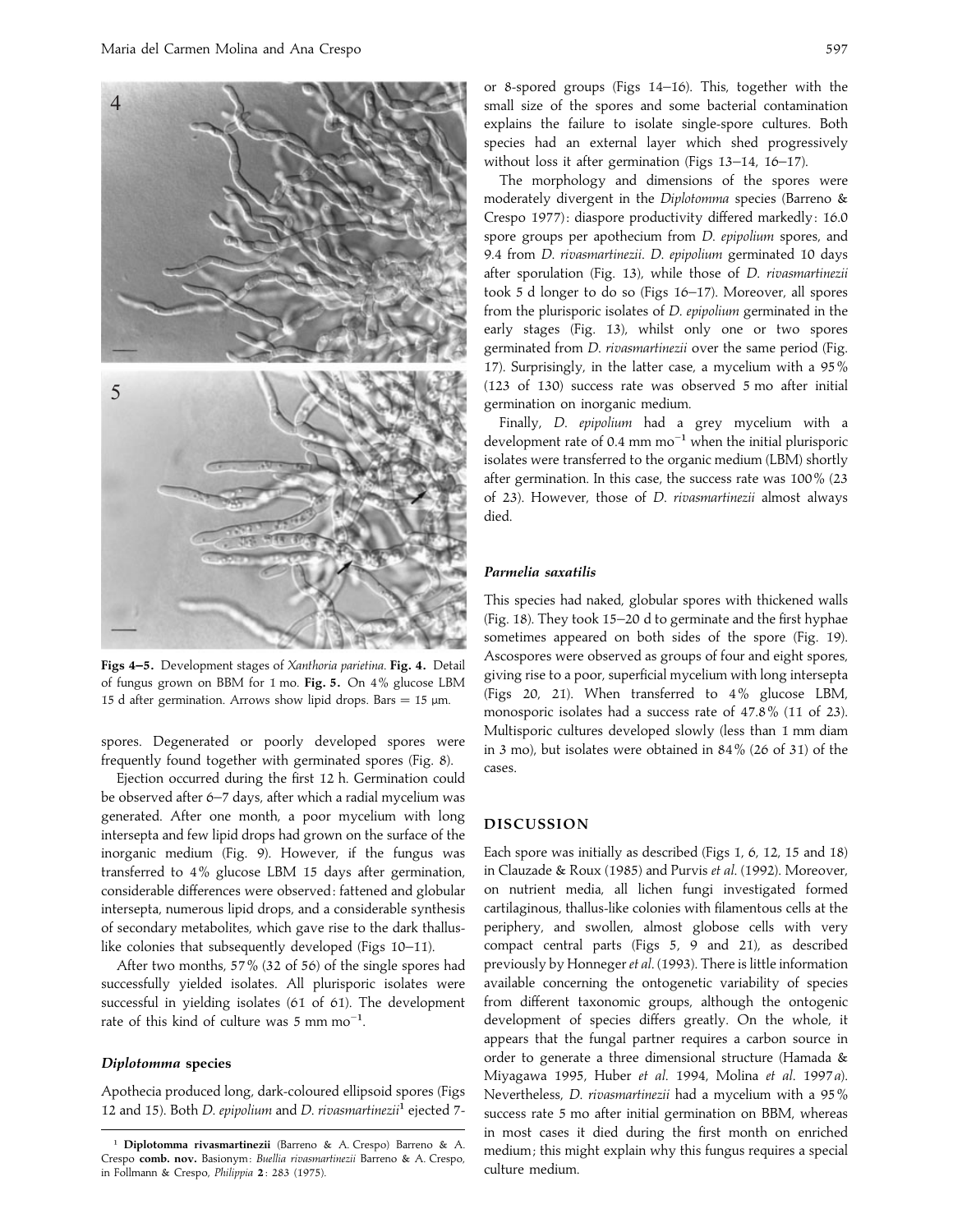

**Figs 6–9.** Development stages of *Physconia distorta* grown in axenic conditions. **Fig. 6.** Subglobular and uniseptate ascospore with external ornamented capsule (arrow). Fig. 7. Poor superficial mycelium after 1 mo on inorganic medium (BBM); arrows show broken external capsules. **Fig. 8.** Degenerated or poorly developed spores (arrow). **Fig. 9.** Mycelium with long intersepta and few lipid drops.  $Bars = 15 \mu m$ .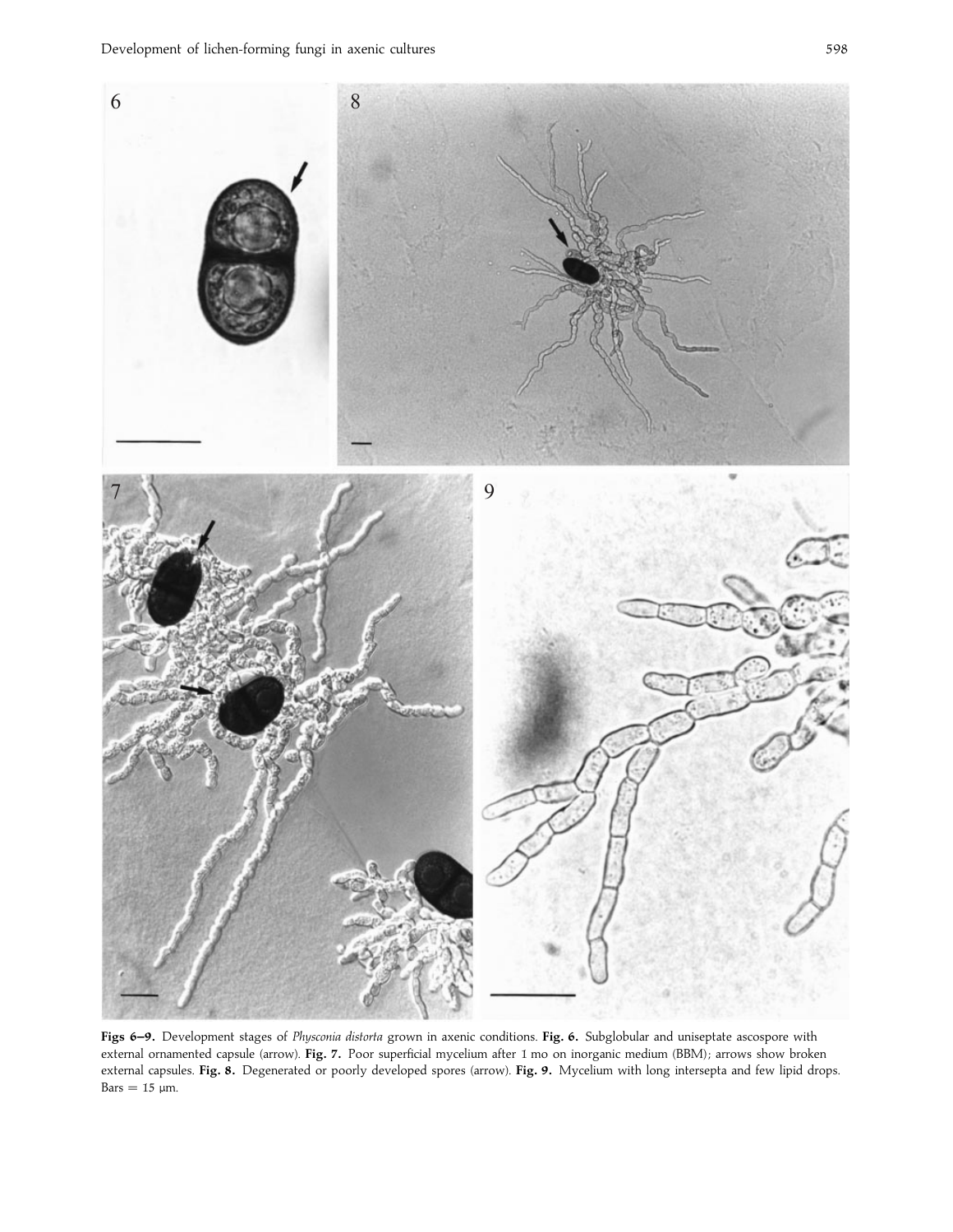

growth stage when cultured on inorganic medium. Likewise, *Xanthoria parietina* produces parietin on enriched media (Honneger & Kutasi 1990). Even when the fungal partner was incubated on 4% glucose LBM it produced this anthraquinone over a long period (Pereyra *et al*. 1996). Although ribitol has been recommended as the carbon source to be used in the medium because it is the polyol transferred as carbohydrate in the majority of lichens containing a green alga (Galun 1988, Honneger *et al*. 1993), *X*. *parietina* and *P*. *distorta* grew successfully on the glucose medium (a more economical medium). However, these results cannot be considered to be generally applicable since *Diplotomma*, which belongs to the same family as *P*. *distorta* (i.e. *Physciaceae*), had a slower ontogenetic development, especially in *D*. *rivasmartinezii*. Interestingly, the related *Buellia stellulata* has been successfully cultured in axenic conditions using media containing a large amount of added sucrose or ethylene glycol (Hamada 1996). On the other hand, some authors have synonymized these *Diplotomma* species on morphological features (Clauzade & Roux 1985). However, the behaviour of *D*. *epipolium* (Figs 12–14) and *D*. *rivasmartinezii* (Figs 15–17) growing on the same organic medium is completely different. For this reason, others studies will be necessary to support the view that both names could be considered as belonging to a single species.

12 13 14  $\beta$  17 15 16

**Figs 12–17.** Ejection and germination of ellipsoid ascospores from *D*. *epipolium* (**Figs 12–14**) and *D*. *rivasmartinezii* (**Figs 15–17**). **Figs 12** and **15.** Ascospores recently ejected. **Figs 13** and **16.** Ascospores after 10 d on BBM. **Figs 14** and **17.** Ascospores after 15 d on BBM. Bars  $= 15 \mu m$ .



**Figs 10–11.** Development stages of *Physconia distorta* grown on 4% glucose LBM. **Fig. 10.** Plurisporic culture with secondary metabolites (white arrow) and broken ascospores (black arrow). **Fig. 11.** Detail of single ascospore culture. Arrows show lipid drops. Bars  $=$ 15 µm.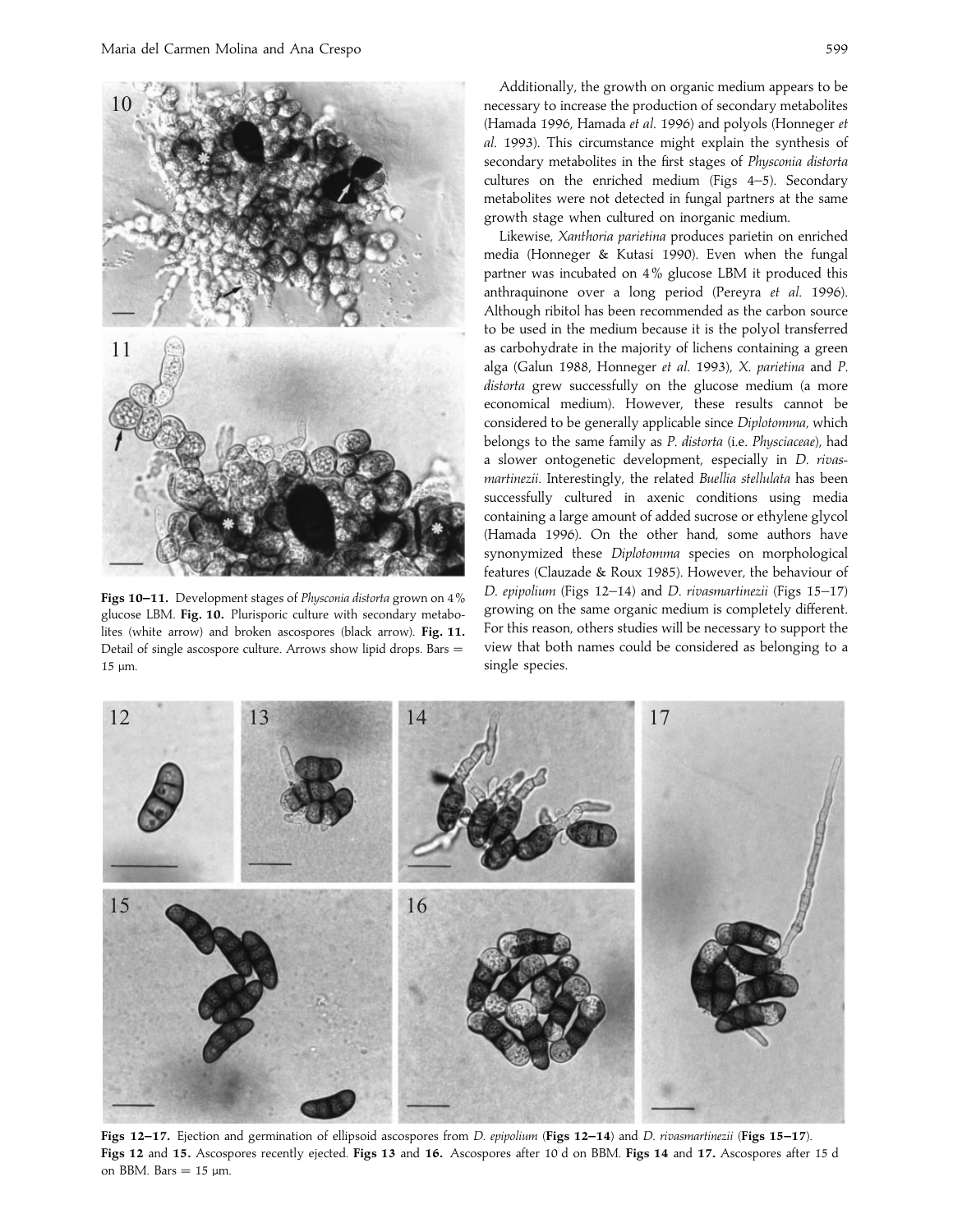

**Figs 18–21.** Ejection and germination of globular, naked ascospores from *Parmelia saxatilis*. **Fig. 18.** Ascospores recently discharged. Fig. 19. Germination 15-20 d after discharge; arrows show as the first hyphae appear on both sides of spore. Fig. 20. Group of ascospores. **Fig. 21.** Poor and superficial mycelium with long intersepta. Bars = 15  $\mu$ m.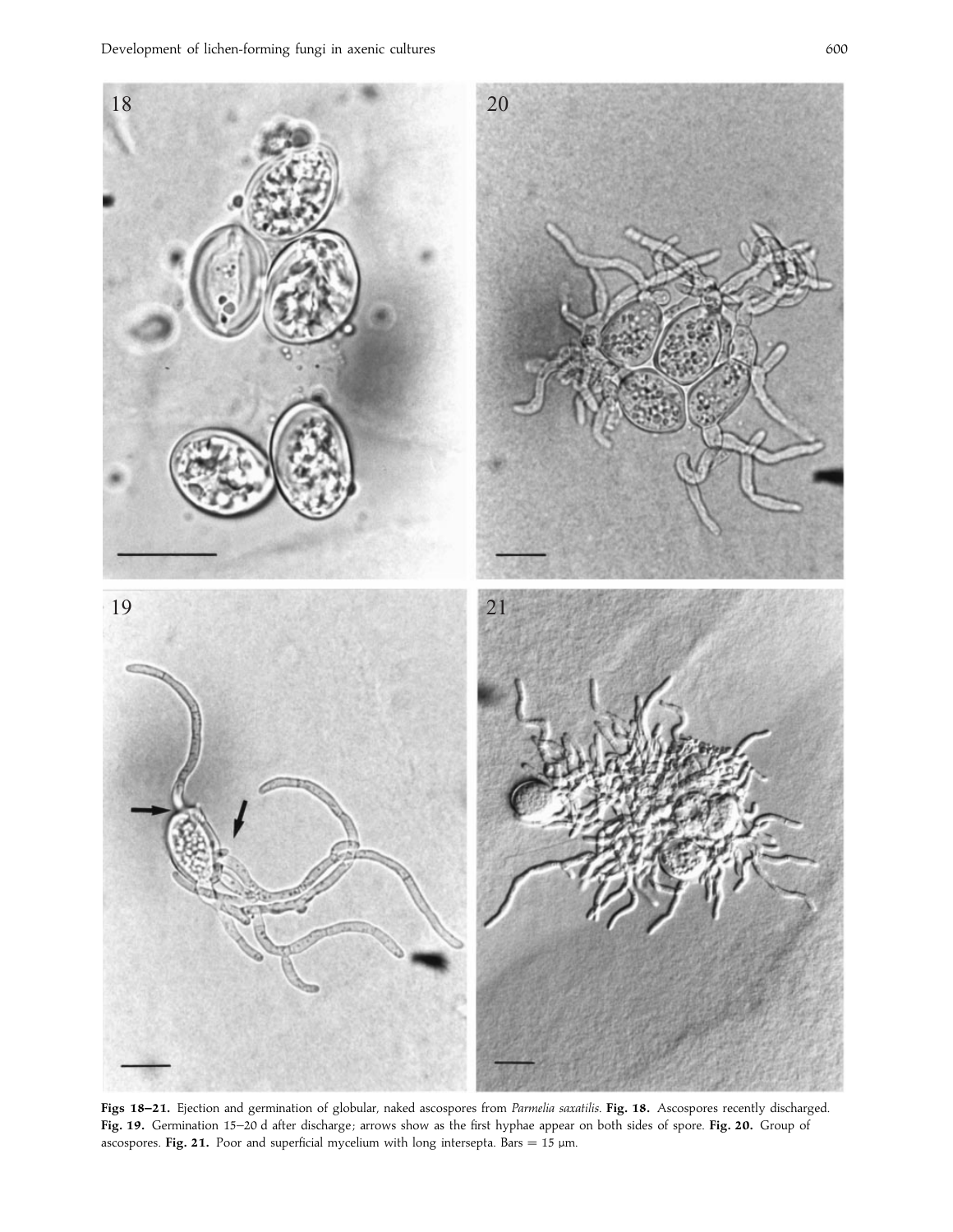In contrast, the success rate for single-spore isolations in *Xanthoria parietina* was 100%. This fungus developed faster (8.3 mm mo−"). However, representatives of the *Telochistaceae* had a 39% success rate in the study of Crittender *et al*. (1995), measured as the number of species successfully isolated as a proportion of the total number of species attempted.

The family *Parmeliaceae* yielded 47% of successful isolates in Crittenden *et al*. (1995). The most frequent reason for unsuccessful isolations in that programme was the failure of the ascospores to germinate on an agar medium. *Parmelia omphalodes* was an example of this. However, *Parmelia acetabulum* germinated within 10 days when grown on BBM, and also grew on glucose and malt extract medium (Honneger *et al*. 1993), rather as we found with *P*. *saxatilis*. This may have been because the germination medium contained only agar, and no mineral compounds, vitamins, or other additives. Nevertheless, the growth of this fungus was slow recalling the *Diplotomma*'s, probably because it has more complex nutrient requirements.

The developmental rate of the species can be ranked in decreasing order as follows: *X. parietina* (8.3 mm mo<sup>-1</sup>) > *P. distorta* (5 mm mo<sup>−1</sup>) > *D. epipolium* (0.4 mm mo<sup>−1</sup>) > *P. saxatilis* (0.16 mm mo<sup>-1</sup>) > *D. rivasmartinezii* (0 mm mo<sup>-1</sup>). Likewise, multisporic culture success rates are : *X*. *parietina* (100%)  $=$  *P.* distorta (100 %)  $>$  *D.* epipolium (95 %)  $>$  *P.* saxatilis (84 %) "*D*. *rivasmartinezii* (0%). With regard to single spore cultures, the ranking was: *X. parietina*  $(100\%)$  *P. distorta* (57%)"*P*. *saxatilis* (47%). These differences in development in aposymbiotic conditions of fungi from different groups are not surprising since a great variety of fungi are involved in lichen symbioses and the polyols released by green algae may be different (Stocker-Wörgötten 1995). On the other hand, environmental factors such as water availability (Crittenden *et al*. 1995) and the physiological state of the lichen at the time of collection, for example the degree of apothecium maturation (Molina *et al*. 1997a), may determine the viability of spores.

It generally seems to be the case that successful monosporic isolates are more difficult than plurisporic ones, as ejection in the plurisporic group ensures the growth of at least one meiotic product. Moreover, since the mycelium seems to develop from several ascospores, it is possible that thalli are formed from different genotypes. This hypothesis might explain the great variability observed at the morphological (Clauzade & Roux 1985), physiological (Molina *et al*. 1997b), and genetical (Fahselt 1987, Hageman & Fahselt 1990, Reyes *et al*. 1996) levels in lichen-forming fungi.

## **ACKNOWLEDGEMENTS**

This work was supported by a grant (07B001497) and a postdoctoral fellowship from the Comunidad Autónoma de Madrid (BOCM 18 Mar. 1998, No. 65).

## **REFERENCES**

- Ahmadjian, V. (1993) *The Lichen Symbiosis*. 2nd edn. Wiley & Sons, New York.
- Ahmadjian, V., Russell, L. A. & Hildreth, K. C. (1980) Artificial reestablishment of lichens 1. Morphological interactions between the phycobionts of

different lichens and the mycobionts *Cladonia cristatella* and *Lecanora chrysoleuca*. *Mycologia* **72**: 73–89.

- Barreno, E. & Crespo, A. (1977) Bibliografía sobre líquenes de España peninsular e islas Baleares. I. *Anales del Instituto Botanico Antonio Jose Cavanilles* **34**: 95–118.
- Bubrick, P. & Galun, M. (1986) Spore to spore resynthesis of *Xanthoria parietina*. *Lichenologist* **18**: 47–49.
- Clauzade, G. & Roux, C. (1985) Likenoj de Okcidenta Europo. *Bulletin de la Société Botanique de Centre-Ouest Nouvelle, numéro Spécial 7: 1–893.*
- Crittenden, P. D., David, J. C., Hawksworth, D. L. & Campbell, F. S. (1995) Attempted isolation and success in the culturing of a broad spectrum of lichen-forming and lichenicolous fungi. *New Phytologist* **10**: 267–297.
- Deason, D. R. & Bold, H. C. (1960) Phycological studies. I. Exploratory studies of Texas soil algae. *University Texas Publications* **6022**: 1–70.
- Fahselt, D. (1987) Electrophoretic analysis of esterase and alkaline phosphatase enzyme forms in single spore cultures of *Cladonia cristatella*. *Lichenologist* **19**: 71–75.
- Galun, M. (1988) Carbon metabolism. In *CRC Handbook of Lichenology* (M. Galun, ed.) **1**: 197–200. CRC Press, Boca Raton.
- Hageman, C. & Fahselt, D. (1990) Enzyme electromorph variation in the lichen family Umbilicariaceae : within-stand polymorphism in umbilicate lichens of eastern Canada. *Canadian Journal of Botany* **68**: 2036–2643.
- Hamada, N. (1993) Effects of osmotic culture conditions on isolated lichen mycobionts. *Bryologist* **96**: 569–572.
- Hamada, N. (1996) Induction of the production of lichen substances by nonmetabolites. *Bryologist* **99**: 68–70.
- Hamada, N. & Miyagawa, H. (1995) Secondary metabolites from isolated lichen mycobionts cultured under different osmotic conditions. *Lichenologist* **27**: 201–205.
- Hamada, N., Miyagawa, H., Miyawaki, H. & Inoue, M. (1996) Lichen substances in mycobionts of crustrose lichens cultured on media with extra sucrose. *Bryologist* **99**: 71–74.
- Hawksworth, D. L. (1988) The fungal partner. In *CRC handbook of Lichenology* (M. Galun, ed.) **1**: 35–38. CRC Press, Boca Raton.
- Higuchi, M., Miura, Y., Boohene, J., Kinoshita, Y., Yamamoto, Y., Yoshimura, I. & Yamada, Y. (1993) Inhibition of tyrosinase activity by cultured lichen tissues and bionts. *Planta medica* **59**: 253–255.
- Honneger, R. & Kutasi, V. (1990) Anthraquinone production in three aposymbiotically cultured teloschistalean lichen mycobionts: the role of the carbon source. In *Endocytobiology* (P. Nardon, G. Gianinazzi-Pearson, V., Grenier, A. M., Margulis, L. & Smith, D. C., eds) **4**: 175–178. INRA, Paris.
- Honneger, R., Kutasi, V. & Ruffner, H. P. (1993) Polyol patterns in eleven species of aposymbiotically cultured lichen mycobionts. *Mycological Research* **97**: 35–39.
- Huber, G., Stocker-Wörgötter, E. & Türk, R. (1994) Die Kultivierung des Mycobionten von *Xanthoria parietina* (L.) Th. Fr. auf unterschiedlichen Kulturmedien. *Phyton* (*Horn*) **33**: 305–319.
- Lallemant, R. (1985) Le développement en cultures pures in vitro des mycosymbiotes des lichens. *Canadian Journal of Botany* **63**: 681–703.
- Lilly, V. G. & Barnett, H. L. (1951) *Physiology of the Fungi*. McGraw-Hill, New York.
- Mateos, J. L., Pedrosa, M. M., Molina, M. C., Pereira, C. E., Vicente, C. & Legaz, M. E. (1993) Involvement of phytochrome-mediated cyclic AMP in the synthesis and deposition of fumarprotocetraric acid on the cortical hyphae of *Cladonia verticillaris*. *Plant Physiology and Biochemistry* **31**: 667–674.
- Molina, M. C., Stocker-Wörgötten, E., Türk, R. & Vicente, C. (1997a) Axenic culture of the mycobiont of *Xanthoria parietina* in different nutritive media, effect of carbon source in spore germination. *Endocytobiology and Cell Research* **12**: 103–109.
- Molina, M. C., Vicente, C., Pedrosa, M. M. & Legaz, M. E. (1997b) Isoforms of arginase in the lichens *Evernia prunastri* and *Xanthoria parietina* : Physiological roles and their implication in the controlled parasitism of the mycobiont. In *Eukaryotism and Symbiosis : intertaxonomic combination versus symbiotic adaptation* (H. E. A. Schenk, R. G. Herrmann, K. W. Jeon, N. E. Múller & W. Schwemmler, eds): 477-483. Springer-Verlag, Berlin.
- Pereyra, M. T., Molina, M. C., Segovia, M., Mateos, J. L. & Vicente, C. (1996) Study of phenolic production of immobilized cells from *Xanthoria parietina* in calcium-alginate matrix. In *Immobilized Cell : basics and applications* (R. H.